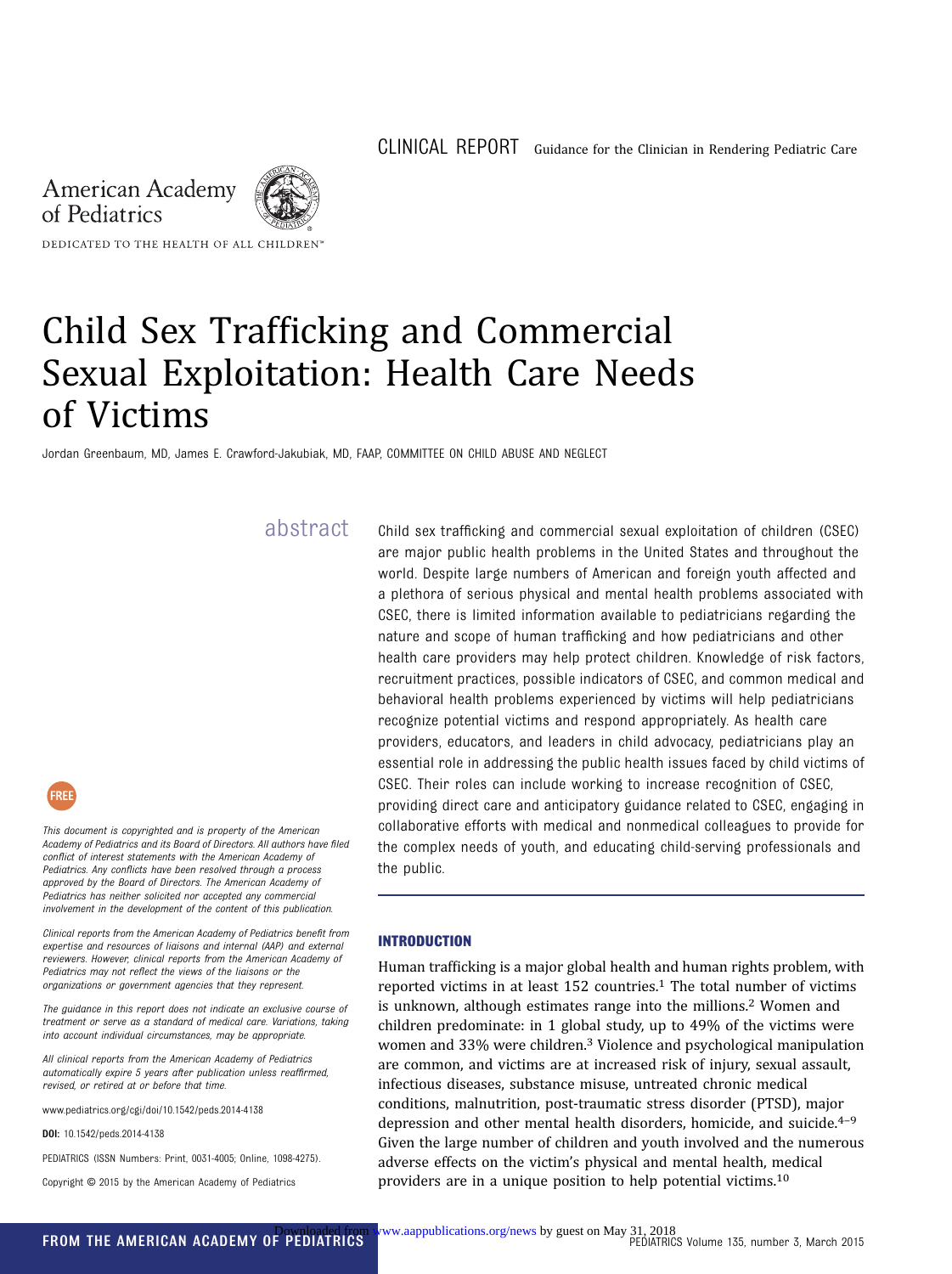The United Nations' "Protocol to Prevent, Suppress, and Punish Trafficking in Persons, Especially Women and Children," defines severe trafficking in persons as

the recruitment, transportation, transfer, harboring, or receipt of persons, by means of the threat or use of force or other forms of coercion, of abduction, of fraud, of deception, of the abuse of power, or of a position of vulnerability or of the giving or receiving of payments or benefits to achieve the consent of a person having control over another person, for the purpose of exploitation. Exploitation shall include, at a minimum, the exploitation of the prostitution of others or other forms of sexual exploitation, forced labor or services, slavery or practices similar to slavery, servitude, and the removal of organs.

When children/youth  $(<18$  years) are involved, force, deception, or other means need not be present.<sup>11</sup> Commercial sexual exploitation of children (CSEC) is closely related to sex trafficking and involves "crimes of a sexual nature committed against juvenile victims for financial or other economic reasons.… These crimes include trafficking for sexual purposes, prostitution, sex tourism, mail-order-bride trade, early marriage, pornography, stripping, and performing in sexual venues such as peep shows or clubs."12 Many also include "survival sex" in this definition (exchange of sexual activity for basic necessities such as shelter, food, or money), a practice commonly seen among homeless/runaway youth. When CSEC involves US citizens or legal residents victimized on US territory, this is termed domestic minor sex trafficking.<sup>13</sup> Transnational trafficking involves victims transported across national boundaries for the purposes of commercial exploitation; in 2012, the majority of transnational victims identified in the United States originated from Mexico, Thailand, the Philippines, Honduras, Indonesia, and Guatemala.14

Research on human trafficking is limited by the lack of a common

database, challenges in victim identification, differences in definitions of terms, small sample sizes, and mixed populations (women and adolescents; victims of labor versus sex trafficking).12,15,16 One of the main challenges to victim identification in many jurisdictions within the United States involves the misidentification of youth as criminals (eg, "prostitutes") rather than as victims of child abuse and exploitation. In their 2008 evaluation of English language research-based publications on human trafficking, Gozdziak and Bump reported that only 16% of 218 journal articles were based on peer-reviewed empirical research.17 Only 8 of 218 articles were related to the medical field. Although research has continued and expanded in the ensuing years,<sup>7</sup> the many challenges described herein continue to limit empirically based, peer-reviewed, quantitative studies of commercially sexually exploited children and youth, $12$  and research on male victims is especially sparse.18

#### RISK FACTORS FOR CSEC

Although results vary, studies generally indicate that age of entrance into sex trafficking and commercial exploitation is approximately 12 to 16 years.13,19 By virtue of their young age, youth are vulnerable to manipulation and exploitation, because they have limited life experiences, an immature prefrontal cortex (with limited ability to control impulses, think critically about alternative actions, and analyze risks and benefits of situations), and limited options for action. They are learning about their own sexuality and adjusting to physical changes associated with puberty. However, some youth are at further risk because of individual, family, and community factors. Runaway and homeless youth, as well as thrownaway youth (those who are told to leave home or not allowed to return), are at especially high risk,20,21 as are children with

a history of sexual or physical abuse or neglect,12 those from families with other dysfunction (eg, caregiver substance misuse, untreated psychiatric problems, intimate partner violence, criminality),<sup>13</sup> youth with a history of juvenile justice or child protective services (CPS) involvement,22 and those who are lesbian/gay/bisexual/transgender or questioning.12 Youth with substance use problems, behavioral and mental health problems, or learning disabilities may also be at increased risk,13 as are girls associated with gangs23 and children living in regions with high crime rates, adult prostitution, or poverty and areas with transient male populations (military bases, truck stops, convention centers).13 Children and youth from countries with political or social upheaval or police/political corruption are at increased risk of trafficking.3 Finally, societal attitudes of gender bias and discrimination, sexualization of girls, and glorification of the pimp culture add to youth vulnerability.14

The proportion of female to male victims is unknown, because reliable estimates of the prevalence of human trafficking are unavailable. Much more attention has been paid to female victims, and this may be related to a number of factors, including higher proportions of females being identified as victims in large-scale studies, $3,14$  evidence to suggest that female victims are more likely than males to be controlled by pimps,5 public discomfort with the idea of males having sex with men, public misperception that males cannot be objectified or coerced,<sup>24</sup> and a general lack of screening boys for possible CSEC activity.18 It is likely that the number of male victims is grossly underestimated, because males may be less likely to be seen as victims by themselves<sup>5</sup> or others.

Male and female victims of trafficking and CSEC may be recruited by peers, relatives, or strangers who groom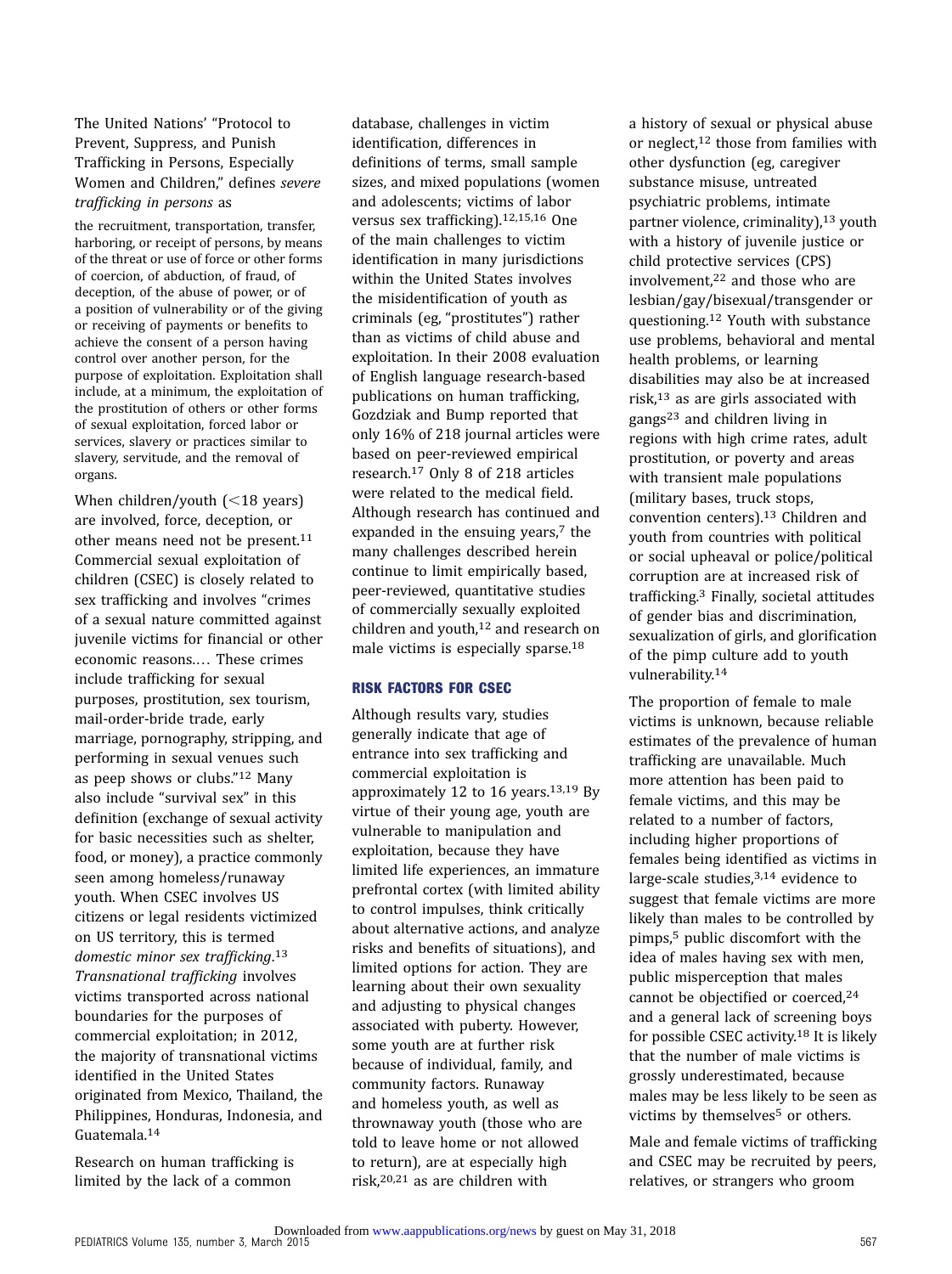children and seduce them with promises of love, money, attention, acceptance, jobs, acting/modeling opportunities, drugs, or other desirables.13,20 Recruitment may begin over the Internet using social media or may involve face-to-face encounters. The process may be abrupt or prolonged; it may be dominated by manipulation and deceit or by violence. Once recruited into trafficking and CSEC, many children experience repeated physical violence (eg, beating, choking, burning), sexual assault and gang rape, psychological abuse and manipulation, threats, and blackmail at the hands of the trafficker, facilitators in the trafficking trade, and buyers.4,13,20 Traffickers use these strategies to establish and maintain total control over a victim. Alternating acts of violence and cruelty with acts of kindness and "love" helps to build strong bonds between trafficker and victim, making it very difficult for the victim to leave.13 Indeed, the complex relationship between trafficking victim and exploiter has been compared with that between victim and perpetrator in some cases of intimate partner violence.25

As a result of the intense and prolonged psychological and physical trauma experienced by victims, many youth experience significant psychological adversity, including PTSD, major depression, suicidality, anxiety disorder, somatization, aggression, and oppositional behavior.6,13,25–<sup>27</sup>

#### VICTIM IDENTIFICATION AND EVALUATION

Medical providers may encounter CSEC victims in emergency departments, family planning clinics (including Title X clinics), public clinics or private offices, urgent care centers, or institutional settings.6 Medical care may be sought for a variety of problems, including sexual assault, physical injury,

infection, exacerbations of chronic conditions, complications of substance abuse/overdose issues, or pregnancy testing, contraceptive care, and other reproductive issues.6 Pediatricians may provide care to a child whose parent is a CSEC/trafficking victim. Some victims have access to medical facilities for routine testing for sexually transmitted infections (STIs), contraceptive care, and general health care, but others have limited or no access, seeking care only when their conditions are severe.4,5,28 However, identification of possible victims is difficult for pediatricians and other medical providers, because victims seldom self-identify, $13$  and clinically validated screening tools for the health care setting are lacking.12 Potential indicators of CSEC may be associated with the youth's presentation, historical factors, or physical findings. Some of the possible indicators are listed in Table 1.10,12,13 When encountering such indicators or when there are other concerns of possible victimization, the pediatrician may ask more direct questions, such as

- 1. Has anyone ever asked you to have sex in exchange for something you wanted or needed (money, food, shelter, or other items)?
- 2. Has anyone ever asked you to have sex with another person?
- 3. Has anyone ever taken sexual pictures of you or posted such pictures on the Internet?

Obtaining a medical history from exploited youth may be challenging. The patient may be hostile and protective of the exploiter (who is regarded as a friend or paramour), fearful, ashamed, depressed, or intoxicated.20,29–<sup>31</sup> He or she may have been told to lie about his or her circumstances. It is helpful to build rapport with the patient before beginning the medical interview and to assure the youth that the questions asked are relevant to guiding the examination, determining health

needs, and indicating appropriate referrals.<sup>32</sup> Limits of confidentiality should be reviewed, including a discussion of the pediatrician's role as a mandated reporter. The youth needs to be aware that he or she is not required to answer questions. This helps to give the patient a sense of control over the interview. The pediatrician needs to address safety issues during the evaluation, interviewing the youth outside the presence of those accompanying him or her and listening to patient concerns about dangers to self or family. Safety and security are emphasized in the World Health Organization's recommendations for interviewing trafficking victims.33 Because discussion of the child's past may provoke stress and anxiety, it is important for the pediatrician to monitor signs of distress during the interview and minimize the risk of retraumatizing the child. Providing such trauma-informed care incorporates a pediatrician's understanding of how traumatic events can affect a child's development and an awareness of how to avoid causing additional trauma in the context of delivering care.

In addition to the typical elements of a medical history, information may be sought regarding whether the youth has a regular source of medical care or a medical home and his or her immunization status, reproductive history (STIs, pregnancy/abortions, anogenital trauma, number and gender of sexual partners, age at first intercourse, condom use, etc), history of inflicted injuries related to CSEC, physical abuse or dating violence, substance use, and history of mental health signs/symptoms.10 Such information helps determine testing and referrals and opens the door for anticipatory guidance. Information regarding current housing and the youth's feelings of safety in that housing is also helpful. A mental health assessment may be especially important, because many victims of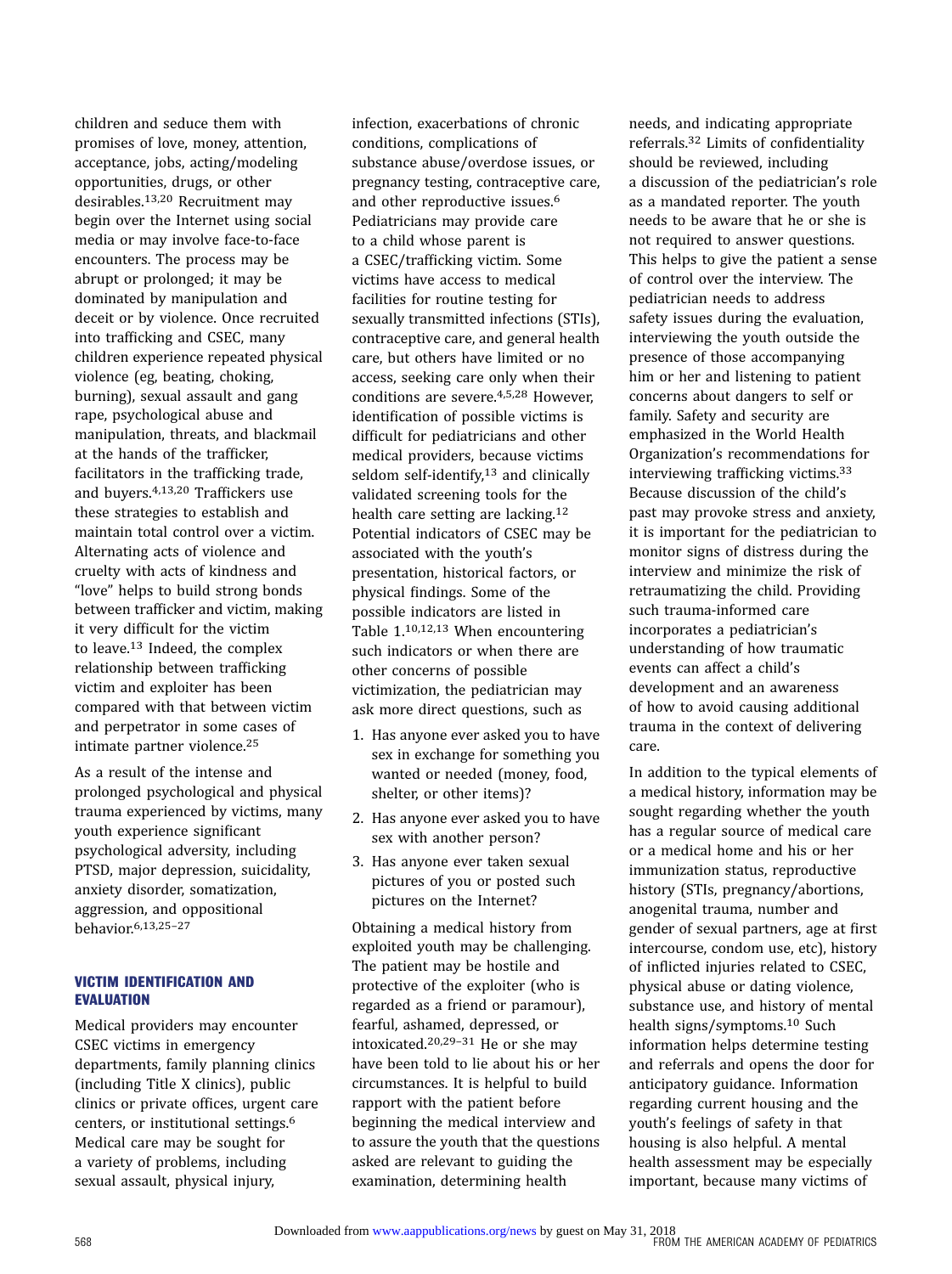|  |  |  |  | TABLE 1 Potential Indicators of Commercial Sexual Exploitation of Children <sup>10,13,20,31,47</sup> |
|--|--|--|--|------------------------------------------------------------------------------------------------------|
|--|--|--|--|------------------------------------------------------------------------------------------------------|

| Initial Presentation                                                                   | <b>Historical Factors</b>                                                       | Physical Findings                                               |
|----------------------------------------------------------------------------------------|---------------------------------------------------------------------------------|-----------------------------------------------------------------|
| Child accompanied by domineering adult who does<br>not allow child to answer questions | Multiple sexually transmitted infections (STIs)                                 | Evidence suggestive of inflicted injury                         |
| Child accompanied by unrelated adult                                                   | Previous pregnancy/abortion                                                     | Tattoos (sexually explicit, of man's name, gang<br>affiliation) |
| Child accompanied by other children and only one<br>adult                              | Frequent visits for emergency contraception                                     | Child withdrawn, fearful                                        |
| Child provides changing information regarding<br>demographics                          | Chronic runaway behavior                                                        | Signs of substance misuse                                       |
| Chief complaint is acute sexual assault or acute<br>physical assault                   | Chronic truancy or problems in school                                           | Expensive items, clothing, hotel keys                           |
| Chief complaint is suicide attempt                                                     | History of sexual abuse/physical abuse/neglect                                  | Large amounts of cash                                           |
| Child is poor historian or disoriented from sleep<br>deprivation or drug intoxication  | Involvement of child protective services (especially<br>foster care/group home) | Poor dentition or obvious chronic lack of care                  |
|                                                                                        | Involvement with department of juvenile justice                                 |                                                                 |
|                                                                                        | Significantly older boyfriend                                                   |                                                                 |
|                                                                                        | Frequent substance use/misuse                                                   |                                                                 |
|                                                                                        | Lack of medical home and/or frequent emergency                                  |                                                                 |
|                                                                                        | department visits                                                               |                                                                 |

CSEC experience PTSD, major depression, anxiety, and signs/symptoms of other emotional disorders. The provider may ask about past thoughts/actions related to self-harm, current suicidal ideation, and current symptoms, such as intrusive thoughts, nightmares, dissociation, and panic attacks. An emergency psychiatric evaluation may be indicated in some cases.

The medical examination and diagnostic evaluation focus on

- 1. Assessing and treating acute and chronic medical conditions;
- 2. Assessing dental health and care;
- 3. Referral to appropriate sexual assault response team, with forensic evidence collection, as indicated (pediatricians should work collaboratively with law enforcement investigators to refer the patient to the medical provider in the community that provides such services);
- 4. Documenting acute/remote injuries, genital and extragenital (cutaneous, oral, closed head, neck, thoracoabdominal injuries, and skeletal fractures);
- 5. Assessing overall health, nutritional status (including iron and other mineral or vitamin deficiencies), and hydration;
- 6. Assessing for mental health issues;
- 7. Testing for pregnancy, STIs, and HIV;
- 8. Urine and/or serum screening for alcohol and drug use, as clinically indicated;
- 9. Offering contraceptive options, with particular focus on longacting reversible contraception; and
- 10. Offering prophylaxis for STIs and pregnancy

Pediatricians who do not routinely provide gynecologic services for adolescents are encouraged to familiarize themselves with the resources available in their communities, such as adolescent medicine specialists or gynecologists. It is important to obtain the patient's assent to the various processes associated with the examination and testing when at all possible and to respect his or her wish to decline the procedures if there would be no immediate danger to the patient's health or other compelling reason to proceed. The pediatrician should be aware of state laws regarding conducting medical evaluations (including sexual assault evidence kits) without guardian consent.34,35 In many cases, the guardian does not accompany the victim, and laws regarding consent to examination, photography, testing, treatment, and obtaining forensic evidence are complex. Clarification and recommendations are available.36–<sup>38</sup> A staff chaperone should be present during the examination, and the patient may want the person accompanying them to be present as well. If that person is a suspected exploiter, his or her presence should be avoided if at all possible.33 During the examination, it is helpful to carefully explain each step and monitor the patient for signs of distress.32 Routine aspects of the examination may trigger traumatic memories; this often involves the anogenital examination or photography of injuries.

Documentation of acute and healed anogenital, oral, and cutaneous injuries is best accomplished with photography and detailed written description of the size, shape, color, location, and other notable characteristics of each mark.39 Inflicted trauma may be suspected when injuries are noted in protected areas of the body (torso, genitals, neck, medial thighs),<sup>40</sup> when they have a patterned appearance, or when the explanation provided by the patient is incongruous with the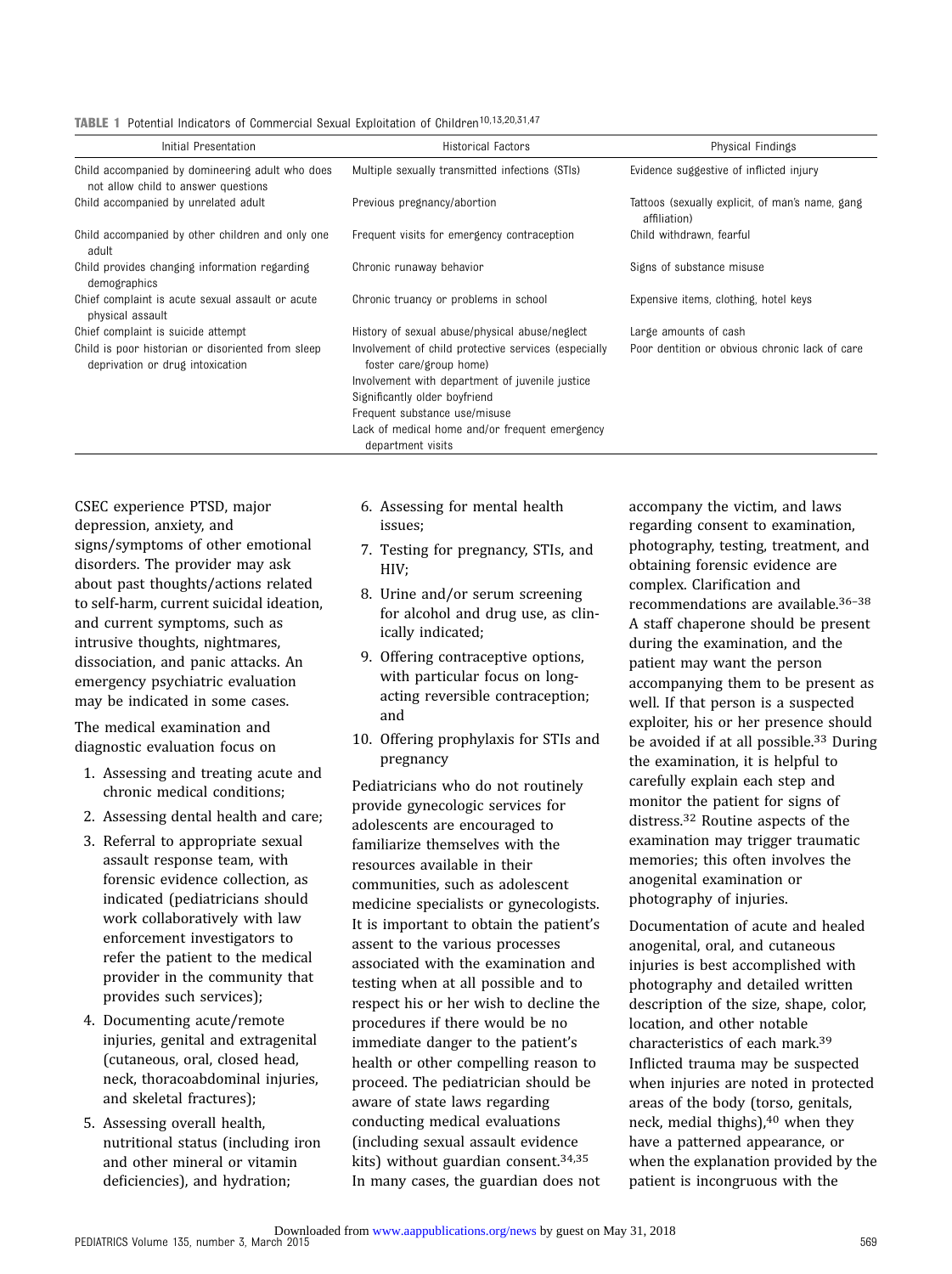injury.39 Laboratory testing and diagnostic imaging for possible internal injury may be indicated.

The anogenital examination is best performed with the aid of a colposcope, digital camera, or camcorder. Complete visualization of the external genitalia and perianal area is necessary. For females, speculum examination may be indicated when pelvic inflammatory disease or internal injury is suspected and may also be helpful for evidence collection.10 Although visible injury may be present, it is not unusual to have a normal or nonspecific anogenital examination.41 Injuries that do occur typically heal quickly, within days to a few weeks, and scarring is very unusual.<sup>42</sup>

With the patient's assent, a sexual assault evidence kit may be obtained if the assault has occurred within the past 72 hours (up to 96 hours in some jurisdictions).43 Pregnancy testing and baseline testing for STIs may be performed, including tests for Neisseria gonorrheae, Chlamydia trachomatis, Trichomonas vaginalis, syphilis, HIV, hepatitis B virus, and hepatitis C virus. Other testing may be considered (eg, hepatitis D, herpes simplex virus). The Centers for Disease Control and Prevention (CDC) has issued guidelines for testing/ treatment of STIs in cases of acute sexual assault.44 Because follow-up of patients is not guaranteed, the pediatrician should consider offering the patient prophylaxis for N gonorrhea, C trachomatis, and T vaginalis infections (assuming a negative pregnancy test), as well as hepatitis B vaccination or hepatitis B immune globulin if the child has not been vaccinated previously. For females, emergency contraception may be offered as appropriate. In addition, human papillomavirus vaccination may be offered to the patient. Postexposure prophylaxis for HIV is also a consideration, and the pediatrician may want to consult with an infectious disease specialist or

refer to the CDC guidelines.44 Tetanus boosters may be considered if patients have open wounds without confirmation of up-to-date tetanus immunizations.

#### REFERRALS, RESOURCES, AND MULTIDISCIPLINARY INTERVENTION

- Pediatricians must comply with existing child abuse mandatory reporting laws. However, in some states, CSEC is not considered a form of child maltreatment when the alleged perpetrator is not a family member or caregiver, and these laws do not apply. The American Academy of Pediatrics supports chapter advocacy efforts to classify CSEC as a form of child maltreatment.
- In responding to cases of suspected CSEC/sex trafficking, a pediatrician should take all appropriate and/or mandated actions in such a way as to ensure no further harm to the child.
- Pediatricians need to consult relevant law and health administrators to determine whether to contact law enforcement, CPS, or other agencies in any given case.
- For assistance in determining how to proceed with a suspected CSEC/ sex trafficking case and to obtain information on relevant laws and reporting recommendations, pediatricians can contact
	- National trafficking organizations, such as the National Human Trafficking Resource Center Hotline (1-888- 3737-888); Polaris Project [\(www.polarisproject.org\)](http://www.polarisproject.org) (sponsors the hotline above); Shared Hope International (sharedhope.org); or National Center for Missing and Exploited Children [\(www.missingkids.com](http://www.missingkids.com));
	- Staff from state law enforcement task forces on CSEC and child trafficking;
	- State or local law enforcement and CPS agencies (the

pediatrician may call and ask to discuss a "hypothetical case" with an investigator); or

- Local child advocacy centers. These organizations may also offer medical, forensic interview, and behavioral health services.

Although laws and policies must be followed, providers should be aware of the potential issues related to reporting to authorities so that they can help minimize potential harm to the child. Depending on the services available to victims as well as the degree of understanding by CPS workers regarding the unique issues facing victims (which generally extend beyond those related to the home environment and caregiver behavior), making a report may not lead to positive intervention for the child, and the response to the report may be "uncertain and potentially ineffective or even harmful."12 In addition, although federal antitrafficking laws clearly indicate that a child cannot "consent" to engage in commercial sex acts and must be considered a victim,45 many states view CSEC in terms of prostitution laws and treat minors engaging in these acts as criminals rather than as victims. Involvement in the juvenile justice system as an offender vastly decreases the likelihood that the child victim will receive critical services and protection and may lead to further trauma, including reentry into trafficking and involvement in other high-risk behaviors. A cogent discussion of the ethical issues related to CSEC reporting may be found in a report from the Institute of Medicine,12 and information regarding individual state laws regarding child trafficking and commercial sexual exploitation may prove helpful to pediatricians.46

To help minimize potential harm associated with reporting CSEC/sex trafficking, it is important for pediatricians to emphasize to authorities that the child is a victim of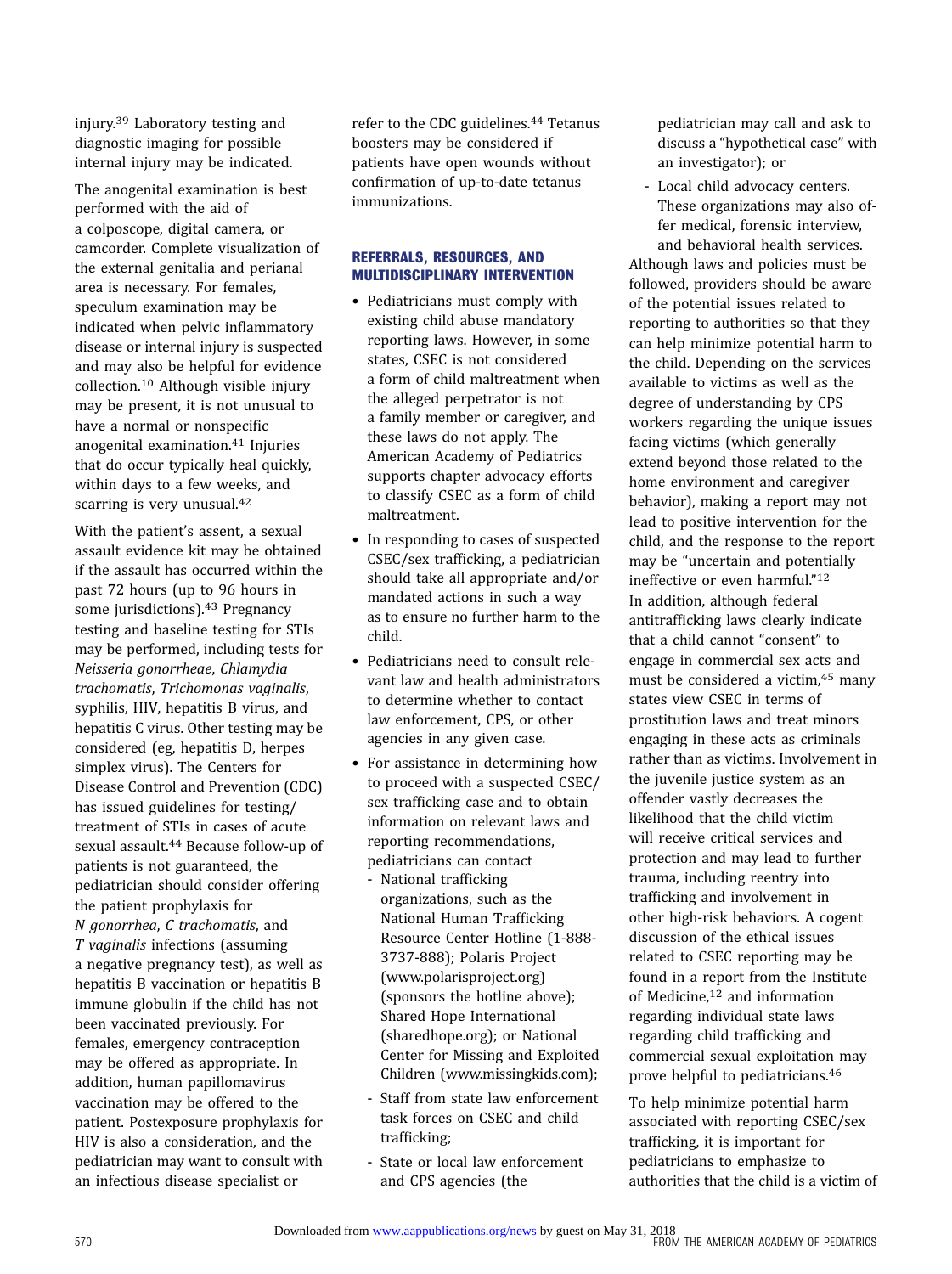exploitation who is in need of services rather than a juvenile offender in need of punishment. Describing a child's limited ability to understand sophisticated psychological manipulation practiced by traffickers and the lack of brain maturation, which limits their ability to weigh risks and benefits of various behaviors, may help investigators understand the child's victim status. Similarly, the pediatrician may stress the particular vulnerabilities identified in the youth which have made him or her susceptible to exploitation.

In addition to reports to law enforcement and/or CPS, pediatricians need to consider patient referrals for medical care, including gynecologic care, family planning, obstetrical care (for pregnant patients), human papillomavirus vaccination, drug rehabilitation, and HIV prophylaxis monitoring. Referrals to professionals competent in CSEC issues for mental health assessment and therapy are extremely beneficial to most CSEC youth. As noted earlier, local child advocacy centers may provide many helpful services, including forensic interviews, behavioral health treatment, and in some cases, second-opinion anogenital examinations.

To provide for the many needs of the CSEC victim requires pediatricians to work with law enforcement, social services, behavioral health professionals, and service organizations. Victims have immediate nonmedical needs (shelter, food, clothing, and emotional support) and long-term needs (housing, education, life skills and job training, victim advocacy, family services). Transnational victims often need interpreter services and legal assistance with immigration issues. To identify local, state, and federal resources, pediatricians can request assistance from the National Human Trafficking Resource Center Hotline (1-888-3737-888), which offers

information in 170 languages and operates 24 hours per day. Additional interpreter, legal, and victim service assistance for transnational victims may be obtained from US Immigration and Customs Enforcement (1-866-872-4973). It is helpful for pediatricians to be aware of homeless and runaway shelters in their communities and of policies that may or may not allow organizations to provide shelter and support for a period of time before disclosing the youth's whereabouts to family or authorities. Information and resources for homeless and runaway youth are available at the National Network for Youth ([http://www.](http://www.nn4youth.org) [nn4youth.org](http://www.nn4youth.org); 1-202-783-7949).

Pediatricians may also provide links to valuable resources for families of victims. Information regarding CSEC and human trafficking is available for laypeople on the national antitrafficking organization Web sites mentioned earlier, and local child advocacy centers may also provide resources to parents and caregivers.

A victim of CSEC faces numerous challenges to exiting a life of exploitation, including emotional bonds with the exploiter, fear of retribution, reluctance to return to a dysfunctional home, ostracism by family or community, and other difficulties. It is not unusual for victims to return to the life of trafficking and exploitation, sometimes several times, before finally extricating themselves.19

#### CONCLUSIONS AND GUIDANCE FOR PEDIATRICIANS

1. Male and female victims of sex trafficking and CSEC may present for medical care for a variety of reasons related to trauma, infection, reproductive issues, and mental health problems. They require a comprehensive evaluation and, often, numerous referrals. The pediatrician has the opportunity to work collaboratively as part of a team of professionals

from a number of disciplines to address these needs.

- 2. Victims of CSEC rarely self-identify. Although some victims have no risk factors or obvious indicators, youth at risk for CSEC may have a history of running away from home, truancy, child maltreatment, involvement with CPS or the juvenile justice system, multiple STIs, pregnancy, or substance use or abuse.
- 3. Evaluations of CSEC victims may be challenging. A comprehensive history related to injuries/abuse, reproductive issues, substance use, and mental health symptomatology obtained with a nonjudgmental, open attitude may provide important revelations. However, this cannot be performed without attention to the youth's safety and potential distress during the interview.
- 4. Medical evaluation of a CSEC victim involves addressing acute medical/surgical issues, evaluating possible chronic untreated conditions, documenting acute/ remote injuries, testing and treating STIs, and often, obtaining a sexual assault evidence kit.
- 5. Providers may advocate for victims by educating child-serving professionals and families regarding CSEC and child trafficking and giving anticipatory guidance to parents and children regarding Internet safety as well as common recruitment scenarios. They may also advocate to change state laws so that minors involved in commercial sexual exploitation are treated as victims rather than as juvenile offenders.
- 6. Pediatricians are mandated reporters of suspected child abuse and neglect. In states where CSEC/sex trafficking is considered a form of abuse, the pediatrician must make a formal report of suspected exploitation to law enforcement and to CPS as well, if indicated.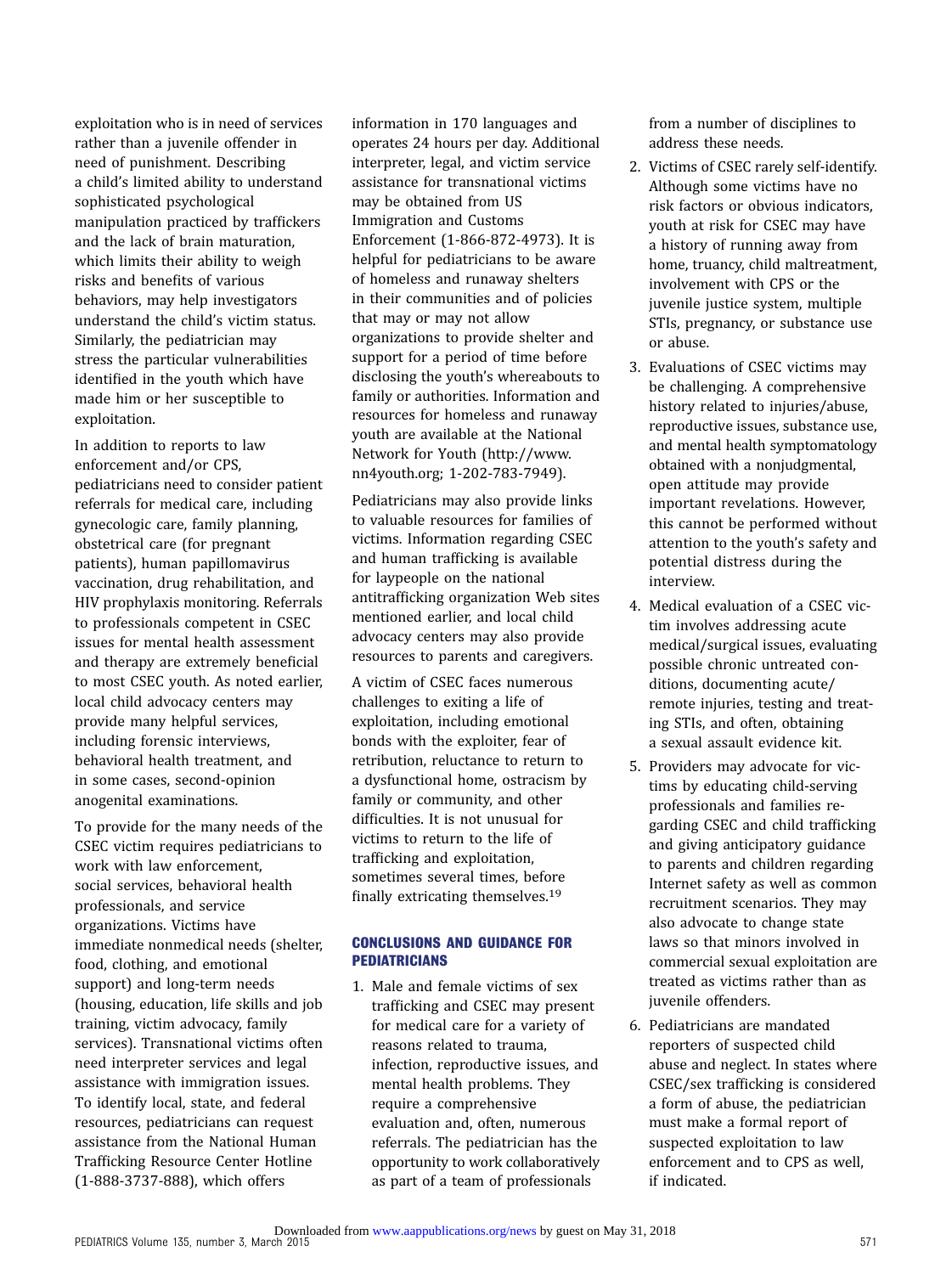#### **RESOURCES**

- National Human Trafficking Resource Center Hotline (1-888- 3737-888);
- US Immigration and Customs Enforcement (1-866-872-4973);
- American Professional Society on the Abuse of Children. The Commercial Sexual Exploitation of Children: The Medical Provider's Role in Identification, Assessment and Treatment. Elmhurst, IL: American Professional Society on the Abuse of Children; 2013;
- Polaris Project: A national resource for human trafficking: [http://www.](http://www.polarisproject.org/what-we-do/global-programs) [polarisproject.org/what-we-do/](http://www.polarisproject.org/what-we-do/global-programs) [global-programs](http://www.polarisproject.org/what-we-do/global-programs).

#### LEAD AUTHORS

Jordan Greenbaum, MD James E. Crawford-Jakubiak, MD, FAAP

#### COMMITTEE ON CHILD ABUSE AND NEGLECT, 2013–2014

Cindy W. Christian, MD, FAAP, Chairperson James E. Crawford-Jakubiak, MD, FAAP Emalee G. Flaherty, MD, FAAP John M. Leventhal, MD, FAAP James L. Lukefahr, MD, FAAP Robert D. Sege MD, PhD, FAAP

#### LIAISONS

Harriet MacMillan, MD – American Academy of Child and Adolescent Psychiatry Catherine M. Nolan, MSW, ACSW – Administration for Children, Youth, and Families Linda Anne Valley, PhD – Centers for Disease Control and Prevention

#### **STAFF**

Tammy Piazza Hurley

#### REFERENCES

- 1. United Nations Office on Drugs and Crime. Global report on trafficking in persons. Vienna, Austria: UNODC; 2014. Available at: [https://www.unodc.org/](https://www.unodc.org/unodc/data-and-analysis/glotip.html) [unodc/data-and-analysis/glotip.html.](https://www.unodc.org/unodc/data-and-analysis/glotip.html) Accessed November 30, 2014
- 2. United States Department of State. Trafficking in persons report. Washington, DC: US Department of State; 2014. Available at: [http://www.state.gov/](http://www.state.gov/j/tip/rls/tiprpt/2014/?utm_source=NEW+RESOURCE:+Trafficking+in+Persons+R) [j/tip/rls/tiprpt/2014/?utm\\_source=NEW](http://www.state.gov/j/tip/rls/tiprpt/2014/?utm_source=NEW+RESOURCE:+Trafficking+in+Persons+R) +RESOURCE:+Traffi[cking+in+Persons+R](http://www.state.gov/j/tip/rls/tiprpt/2014/?utm_source=NEW+RESOURCE:+Trafficking+in+Persons+R). Accessed July 18, 2014
- 3. United Nations Office on Drugs and Crime. Global report on trafficking in persons 2012. Vienna, Austria: UNODC; 2012. Available at: [www.unodc.org/](http://www.unodc.org/documents/data-and-analysis/glotip/Trafficking_in_Persons_2012_web.pdf) [documents/data-and-analysis/glotip/](http://www.unodc.org/documents/data-and-analysis/glotip/Trafficking_in_Persons_2012_web.pdf) Traffi[cking\\_in\\_Persons\\_2012\\_web.pdf](http://www.unodc.org/documents/data-and-analysis/glotip/Trafficking_in_Persons_2012_web.pdf). Accessed July 7, 2013
- 4. Raymond J, Hughes D. Sex trafficking of women in the United States: International and domestic trends. New York, NY: Coalition Against Trafficking in Women; 2001. Available at: [www.uri.edu/](http://www.uri.edu/artsci/wms/hughes/sex_traff_us.pdf) [artsci/wms/hughes/sex\\_traff\\_us.pdf.](http://www.uri.edu/artsci/wms/hughes/sex_traff_us.pdf) Accessed August 4, 2012
- 5. Curtis R, Terry K, Dank M, Dombrowski K, Khan B. The commercial sexual exploitation of children in New York City: Volume 1: The CSEC population in New York City: Size, characteristics and needs. Washington, DC, National Institute of Justice, US Department of Justice; 2008. Available at: [www.ncjrs.gov/](http://www.ncjrs.gov/pdffiles1/nij/grants/225083.pdf) pdffi[les1/nij/grants/225083.pdf](http://www.ncjrs.gov/pdffiles1/nij/grants/225083.pdf). Accessed July 7, 2013
- 6. Lederer L, Wetzel C. The health consequences of sex trafficking and their implications for identifying victims in healthcare facilities. Ann Health Law. 2014;23(1):61–91
- 7. Oram S, Stöckl H, Busza J, Howard LM, Zimmerman C. Prevalence and risk of violence and the physical, mental, and sexual health problems associated with human trafficking: systematic review. PLoS Med. 2012;9(5):e1001224
- 8. Macias Konstantopoulos W, Ahn R, Alpert EJ, et al. An international comparative public health analysis of sex trafficking of women and girls in eight cities: achieving a more effective health sector response. J Urban Health. 2013;90(6): 1194–1204
- 9. Abas M, Ostrovschi NV, Prince M, Gorceag VI, Trigub C, Oram S. Risk factors for mental disorders in women survivors of human trafficking: a historical cohort study. BMC Psychiatry. 2013;13:204–214
- 10. American Professional Society on the Abuse of Children. The commercial sexual exploitation of children: The medical provider's role in identification, assessment and treatment: APSAC practice guidelines. Chicago, IL: APSAC; 2013. Available at: www.kyaap.org/wpcontent/uploads/APSAC\_Guidelines.pdf. Accessed July 7, 2013
- 11. United Nations Human Rights. Protocol to prevent, suppress and punish trafficking in persons especially women and children, supplementing the United Nations convention against transnational organized crime. Geneva, Switzerland: Human Rights Council; 2000. Available at: [www.ohchr.org/EN/ProfessionalInterest/](http://www.ohchr.org/EN/ProfessionalInterest/Pages/ProtocolTraffickingInPersons.aspx.AccessedJuly7,2013) Pages/ProtocolTraffi[ckingInPersons.aspx.](http://www.ohchr.org/EN/ProfessionalInterest/Pages/ProtocolTraffickingInPersons.aspx.AccessedJuly7,2013) [Accessed July 7, 2013](http://www.ohchr.org/EN/ProfessionalInterest/Pages/ProtocolTraffickingInPersons.aspx.AccessedJuly7,2013)
- 12. Institute of Medicine and National Research Council. Confronting commercial sexual exploitation and sex trafficking of minors in the United States. Washington, DC: The National Academies Press; 2013
- 13. Smith L, Vardaman S, Snow M. The national report on domestic minor sex trafficking: America's prostituted children. Vancouver, WA: Shared Hope International (SHI); 2009. Available at: [http://sharedhope.org/wp-content/](http://sharedhope.org/wp-content/uploads/2012/09/SHI_National_Report_on_DMST_2009.pdf) [uploads/2012/09/SHI\\_National\\_Report\\_](http://sharedhope.org/wp-content/uploads/2012/09/SHI_National_Report_on_DMST_2009.pdf) [on\\_DMST\\_2009.pdf.](http://sharedhope.org/wp-content/uploads/2012/09/SHI_National_Report_on_DMST_2009.pdf) Accessed July 7, 2013
- 14. United States Department of State. Trafficking in persons report 2013. Washington, DC: US Department of State; 2013. Available at: [www.state.gov/j/tip/](http://www.state.gov/j/tip/rls/tiprpt/2013/) [rls/tiprpt/2013/](http://www.state.gov/j/tip/rls/tiprpt/2013/). Accessed July 1, 2013
- 15. Todres J. Moving upstream: The merits of a public health law approach to human trafficking. North Carol Law Rev. 2011;89(2):447–506
- 16. Stansky M, Finkelhor D. How many juveniles are involved in prostitution in the U.S.? Durham, NH: Crimes Against Children Research Center; 2008. Available at: [www.unh.edu/ccrc/](http://www.unh.edu/ccrc/prostitution/Juvenile_Prostitution_factsheet.pdf) [prostitution/Juvenile\\_Prostitution\\_](http://www.unh.edu/ccrc/prostitution/Juvenile_Prostitution_factsheet.pdf) [factsheet.pdf](http://www.unh.edu/ccrc/prostitution/Juvenile_Prostitution_factsheet.pdf). Accessed July 7, 2013
- 17. Gozdziak E, Bump M. Data and research on human trafficking: Bibliography of research-based literature. Washington, DC: Institute for the Study of International Migration; 2008. Available at: http://www.ncjrs.gov/pdffiles1/nij/ grants/224392.pdf. Accessed July 7, 2013
- 18. ECPAT USA. And boys too: An ECPAT-USA discussion paper about the lack of recognition of the commercial sexual exploitation of boys in the United States. Brooklyn, NY: ECPAT-USA; 2013. Available at: [https://d1qkyo3pi1c9bx.cloudfront.](https://d1qkyo3pi1c9bx.cloudfront.net/00028B1B-B0DB-4FCD-A991-219527535DAB/1b1293ef-1524-4f2c-b148-91db11379d11.pdf) [net/00028B1B-B0DB-4FCD-A991-](https://d1qkyo3pi1c9bx.cloudfront.net/00028B1B-B0DB-4FCD-A991-219527535DAB/1b1293ef-1524-4f2c-b148-91db11379d11.pdf) [219527535DAB/1b1293ef-1524-4f2c-b148-](https://d1qkyo3pi1c9bx.cloudfront.net/00028B1B-B0DB-4FCD-A991-219527535DAB/1b1293ef-1524-4f2c-b148-91db11379d11.pdf)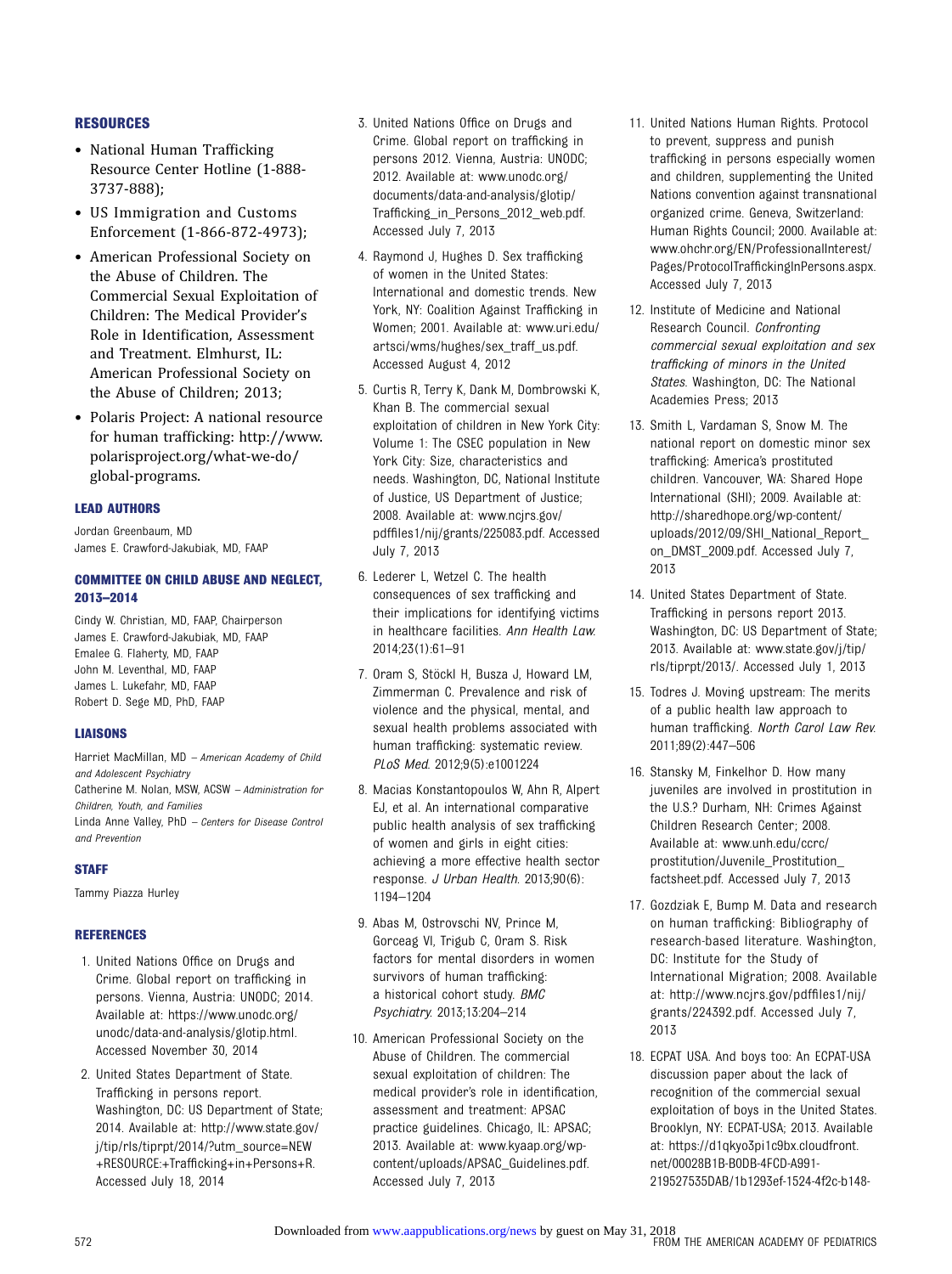[91db11379d11.pdf.](https://d1qkyo3pi1c9bx.cloudfront.net/00028B1B-B0DB-4FCD-A991-219527535DAB/1b1293ef-1524-4f2c-b148-91db11379d11.pdf) Accessed November 10, 2013

- 19. Gragg F, Petta I, Bernstein H, et al. New York prevalence study of commercially sexually exploited children: Final report. Rensselaer, NY: New York State Office of Children and Family Services; 2007. Available at: www.ocfs.state.ny.us/main/ reports/csec-2007.pdf. Accessed July 7, 2013
- 20. Estes RJ, Weiner NA. The commercial sexual exploitation of children in the U.S., Canada and Mexico. Philadelphia, PA; Center for the Study of Youth Policy, University of Pennsylvania; 2001
- 21. Bigelsen J. Homelessness, survival sex and human trafficking: As experienced by the youth of Covenant House New York. New York, NY: Covenant House New York; 2013. Available at: [www.](http://www.covenanthouse.org/sites/default/files/attachments/Covenant-House-trafficking-study.pdf) [covenanthouse.org/sites/default/](http://www.covenanthouse.org/sites/default/files/attachments/Covenant-House-trafficking-study.pdf)files/ [attachments/Covenant-House-traf](http://www.covenanthouse.org/sites/default/files/attachments/Covenant-House-trafficking-study.pdf)ficking[study.pdf.](http://www.covenanthouse.org/sites/default/files/attachments/Covenant-House-trafficking-study.pdf) Accessed November 30, 2014
- 22. Finklea K, Fernandes-Alcantara A, Siskin A. Sex trafficking of children in the United States: Overview and issues for Congress. Washington, DC: Congressional Research Service; 2011. Available at: [www.fas.org/sgp/crs/misc/R41878.pdf.](http://www.fas.org/sgp/crs/misc/R41878.pdf) Accessed July 7, 2013
- 23. Shared Hope International. Intervene: Identifying and responding to America's prostituted youth. Resource package. Vancouver, WA: Shared Hope International; 2013
- 24. Dennis J. Women are victims, men make choices: The invisibility of men and boys in the global sex trade. Gend Issues. 2008;25(1):11–25
- 25. Williamson E, Dutch N, Clawson H. Medical treatment of victims of sexual assault and domestic violence and its applicability to victims of human trafficking. Prepared for Office of the Assistant Secretary for Planning and Evaluation. Washington, DC: US Department of Health and Human Services, ASPE; 2010. Available at: http:// aspe.hhs.gov/hsp/07/HumanTrafficking/ SA-DV/index.shtml. Accessed July 7, 2013
- 26. Zimmerman C. Stolen smiles: A summary report on the physical and psychological consequences of women and adolescents trafficked in Europe. London, UK: London School of Hygiene

and Tropical Medicine; 2006. Available at: www.humantrafficking.org/uploads/ publications/Stolen\_Smiles\_July\_2006. pdf. Accessed July 7, 2013

- 27. Choi H, Klein C, Shin MS, Lee HJ. Posttraumatic stress disorder (PTSD) and disorders of extreme stress (DESNOS) symptoms following prostitution and childhood abuse. Violence Against Women. 2009;15(8): 933–951
- 28. Muftic LR, Finn MA. Health outcomes among women trafficked for sex in the United States: a closer look. J Interpers Violence. 2013;28(9):1859–1885
- 29. Baldwin S, Eisenman D, Sayles J, Ryan G, Chuang K. Identification of human trafficking victims in health care settings. 2011. Available at: [www.](http://www.hhrjournal.org/2013/08/20/identification-of-human-trafficking-victims-in-health-care-setting/) [hhrjournal.org/2013/08/20/identi](http://www.hhrjournal.org/2013/08/20/identification-of-human-trafficking-victims-in-health-care-setting/)ficationof-human-traffi[cking-victims-in-health](http://www.hhrjournal.org/2013/08/20/identification-of-human-trafficking-victims-in-health-care-setting/)[care-setting/.](http://www.hhrjournal.org/2013/08/20/identification-of-human-trafficking-victims-in-health-care-setting/) Accessed September 21, 2013
- 30. Zimmerman C, Yun K, Shvab I, Watts C, Trappolin L. Treppete Mea. The health risks and consequences of trafficking in women and adolescents: Findings from a European study. London, UK: London School of Hygiene and Tropical Medicine; 2003. Available at: www.lshtm.ac.uk/php/ ghd/docs/traffickingfinal.pdf. Accessed July 7, 2013
- 31. Clawson HJ, Dutch N, Solomon A, Grace LG. Human trafficking into and within the Unites States: A review of the literature. Washington, DC: US Department of Health and Human Services; 2009. Available at: http://aspe.hhs.gov/hsp/07/ HumanTrafficking/LitRev/index.shtml. Accessed June 12, 2012
- 32. Kellogg ND. Medical care of the children of the night. In: Cooper SW, Estes R, Giardino AP, Kellogg ND, Vieth VI, eds. Medical, Legal and Social Science Aspects of Child Sexual Exploitation: A Comprehensive Review of Child Pornography, Child Prostitution and Internet Crimes Against Children. St. Louis, MO: GW Medical; 2005:349–368
- 33. Zimmerman C, Watts C. World Health Organization ethical and safety recommendations for interviewing trafficked women. Geneva, Switzerland: World Health Organization; 2003. Available at: http://whqlibdoc.who.int/ publications/2003/9241546255.pdf?ua=1. Accessed July 7, 2013
- 34. Guttmacher Institute State Policies In Brief. An overview of minors' consent law. New York, NY: Guttmacher Institute; 2012. Available at: http://www. guttmacher.org/statecenter/spibs/spib\_ OMCL.pdf. Accessed July 7, 2013
- 35. Lukefahr J, Narang S, Kellogg N. Medical Liability and Child Abuse. Medicolegal Issues in Pediatrics, 7th ed. Elk Grove Village, IL: American Academy of Pediatrics; 2012:255
- 36. Committee on Bioethics. Informed consent, parental permission, and assent in pediatric practice. Committee on Bioethics, American Academy of Pediatrics. Pediatrics. 1995;95(2): 314–317
- 37. Committee on Pediatric Emergency Medicine and Committee on Bioethics. Consent for emergency medical services for children and adolescents. Pediatrics. 2011;128(2):427–433
- 38. McAbee GN; Committee on Medical Liability and Risk Management American Academy of Pediatrics. Consent by proxy for nonurgent pediatric care. Pediatrics. 2010;126(5):1022–1031
- 39. Kellogg ND; Committee on Child Abuse and Neglect American Academy of Pediatrics. Evaluation of suspected child physical abuse [Clinical Report]. Pediatrics. 2007;119(6):1232–1241
- 40. Labbé J, Caouette G. Recent skin injuries in normal children. Pediatrics. 2001; 108(2):271–276
- 41. Drocton P, Sachs C, Chu L, Wheeler M. Validation set correlates of anogenital injury after sexual assault. Acad Emerg Med. 2008;15(3):231–238
- 42. McCann J, Miyamoto S. boyle C, Rogers K. Healing of hymenal injuries in prepubertal and adolescent girls: A descriptive study. Pediatrics. 2007; 119(5). Available at: [www.pediatrics.org/](http://www.pediatrics.org/cgi/content/full/119/5/e1094) [cgi/content/full/119/5/e1094](http://www.pediatrics.org/cgi/content/full/119/5/e1094)
- 43. Jenny C, Crawford-Jakubiak JE; Committee on Child Abuse and Neglect; American Academy of Pediatrics. The evaluation of children in the primary care setting when sexual abuse is suspected. Pediatrics. 2013;132(2). Available at: [www.pediatrics.org/cgi/](http://www.pediatrics.org/cgi/content/full/132/2/e558) [content/full/132/2/e558](http://www.pediatrics.org/cgi/content/full/132/2/e558)
- 44. Workowski KA, Berman S; Centers for Disease Control and Prevention (CDC). Sexually transmitted diseases treatment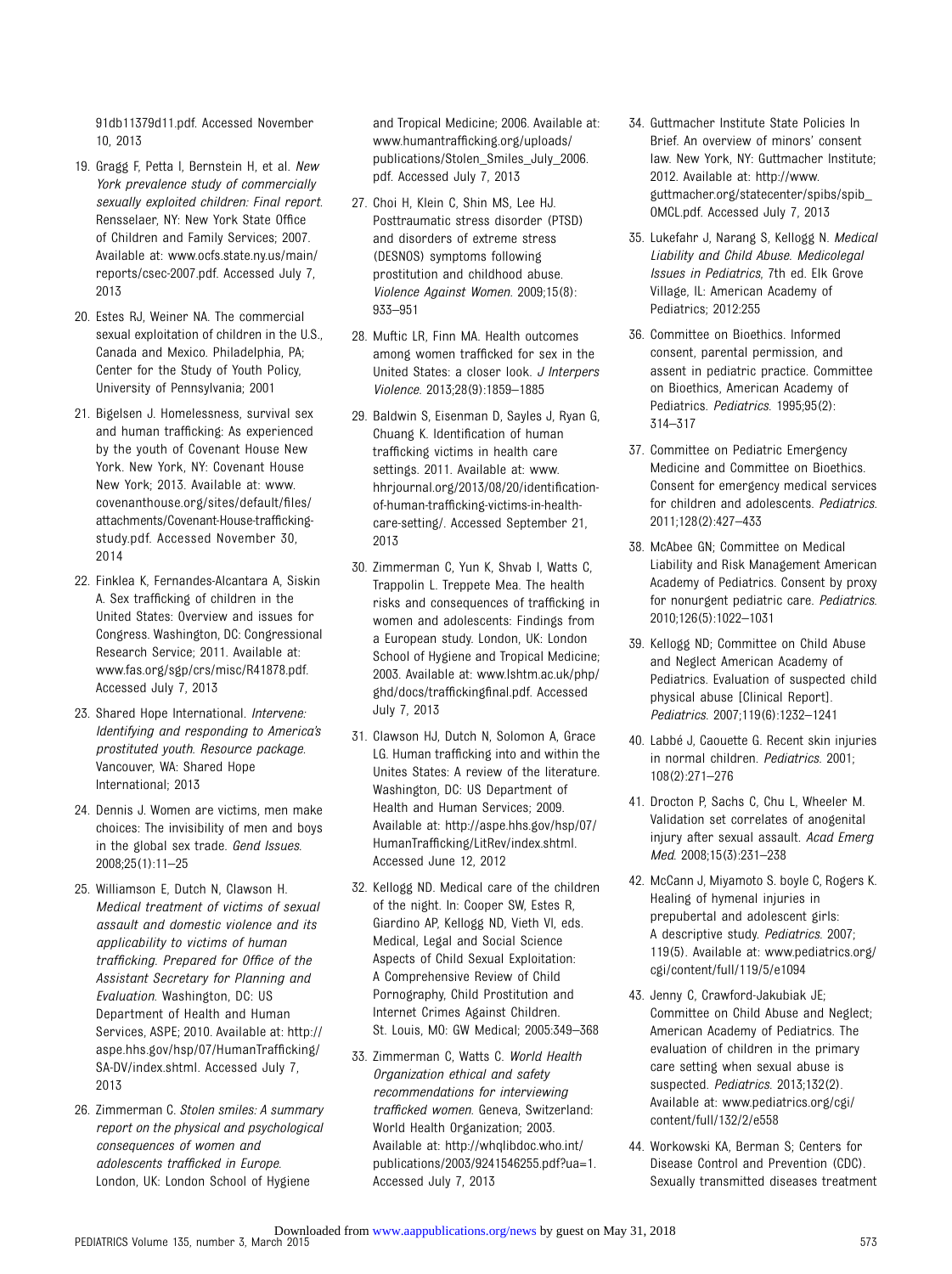guidelines, 2010. MMWR Recomm Rep. 2010;59(RR-12):1–110

- 45. United States Government. Trafficking Victims Protection Act of 2000. P-L. 106- 386 Division A 103(8)2000. Available at: http://www.state.gov/j/tip/laws/61124. htm. Accessed July 7, 2013
- 46. Shared Hope International. Protected innocence challenge: State report cards on the legal framework of protection for the nation's children. Vancouver, WA: Shared Hope International (SHI); 2013. Available at: [http://sharedhope.org/wp](http://sharedhope.org/wp-content/uploads/2014/02/2013-Protected-Innocence-Challenge-Report.pdf.)[content/uploads/2014/02/2013-](http://sharedhope.org/wp-content/uploads/2014/02/2013-Protected-Innocence-Challenge-Report.pdf.)

[Protected-Innocence-Challenge-Report.](http://sharedhope.org/wp-content/uploads/2014/02/2013-Protected-Innocence-Challenge-Report.pdf.) [pdf.](http://sharedhope.org/wp-content/uploads/2014/02/2013-Protected-Innocence-Challenge-Report.pdf.) Accessed November 10, 2013

47. Greene JM, Ennett ST, Ringwalt CL. Prevalence and correlates of survival sex among runaway and homeless youth. Am J Public Health. 1999;89(9): 1406–1409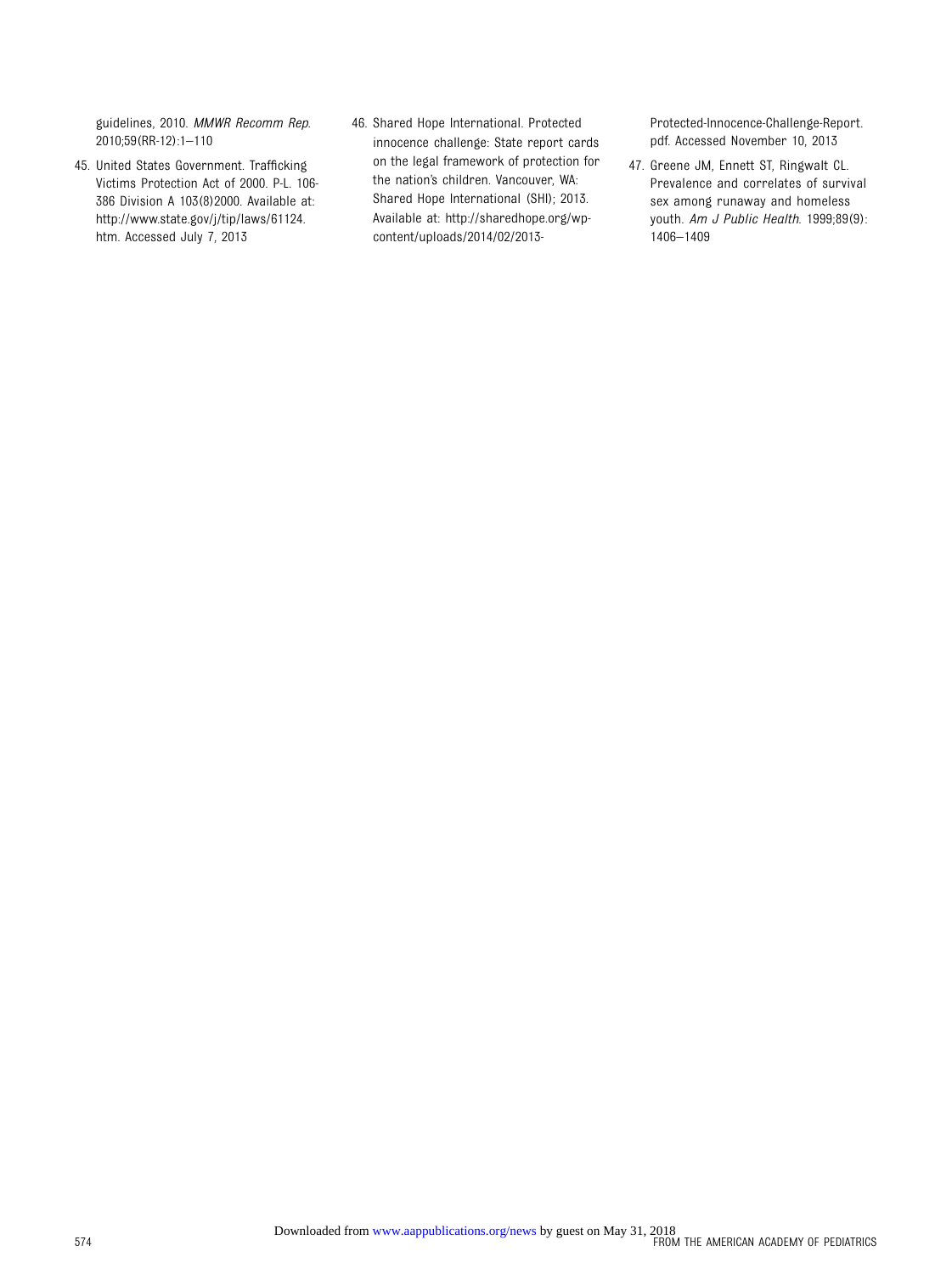#### *Pediatrics* 2015;135;566 ABUSE AND NEGLECT Jordan Greenbaum, James E. Crawford-Jakubiak and COMMITTEE ON CHILD **of Victims Child Sex Trafficking and Commercial Sexual Exploitation: Health Care Needs**

DOI: 10.1542/peds.2014-4138 originally published online February 23, 2015;

| Updated Information $\&$<br><b>Services</b><br><b>References</b> | including high resolution figures, can be found at:<br>http://pediatrics.aappublications.org/content/135/3/566<br>This article cites 17 articles, 6 of which you can access for free at:<br>http://pediatrics.aappublications.org/content/135/3/566#BIBL                                                                                                                                                                                       |
|------------------------------------------------------------------|------------------------------------------------------------------------------------------------------------------------------------------------------------------------------------------------------------------------------------------------------------------------------------------------------------------------------------------------------------------------------------------------------------------------------------------------|
| <b>Subspecialty Collections</b>                                  | This article, along with others on similar topics, appears in the<br>following collection(s):<br><b>Current Policy</b><br>http://www.aappublications.org/cgi/collection/current_policy<br><b>Committee on Child Abuse and Neglect</b><br>http://www.aappublications.org/cgi/collection/committee_on_child_<br>abuse_and_neglect<br><b>Child Abuse and Neglect</b><br>http://www.aappublications.org/cgi/collection/child_abuse_neglect_s<br>ub |
| Permissions & Licensing                                          | Information about reproducing this article in parts (figures, tables) or<br>in its entirety can be found online at:<br>http://www.aappublications.org/site/misc/Permissions.xhtml                                                                                                                                                                                                                                                              |
| <b>Reprints</b>                                                  | Information about ordering reprints can be found online:<br>http://www.aappublications.org/site/misc/reprints.xhtml                                                                                                                                                                                                                                                                                                                            |